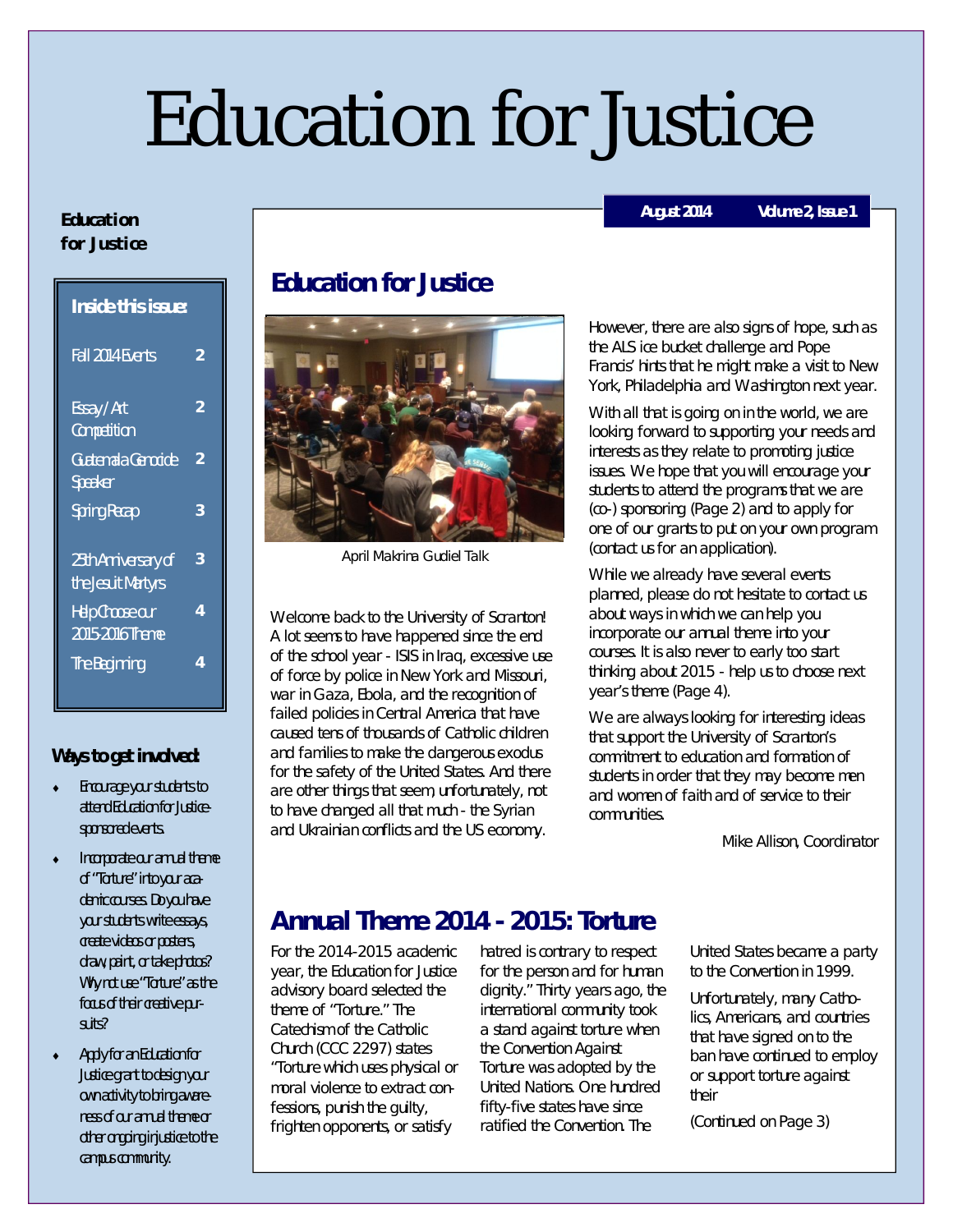#### **Fall 2014 Events**

We are sponsoring an exciting lineup that includes films, lectures, and photography for students, staff, and faculty.

**September 25th** Co-hosting with Office of Multicultural Affairs a lunchtime event on the "unaccompanied minors" crisis on the U.S. border.

**October 3rd - November 26th** Ongoing exhibit in the Heritage Room of the Weinberg Memorial Library on "Through the Lens: A Compassionate Look Back at Our Future." Featuring the Photography of Linda Panetta, Founder of Optical Realities.

**October 6th** Linda Panetta lecture on "Through the Lens: A Compassionate Look Back at Our Future" at 7pm in LSC 133.

**October TBA** Lecture by economic historian Hector Lindo-Fuentes

**November 14th - 16th and 21st—23rd** The Theatre Program is putting on several performances of *The Pillowman*, a play about

torture in a totalitarian state.

**November 18th - 21st** Events to commemorate the El Salvador martyrs' events

**November 19th** *Innocent Voices* screening and Q & A with the film's writer and coproducer, Oscar Torres.

We are also working with Political Science, Communication, Sociology / Criminal Justice, Philosophy and Theology / Religious Studies to develop several other exciting programs.

Check our website for updates!





## 1st place—Asch's Linemen

2nd place tie — Shockers and **Socializers** 

## **Essay / Art Competition - Recap**

Education for Justice hosted an essay / art competition on May 2nd based on our 2013- 2014 annual theme of "Sustainable Memory." Over a dozen individual and group submissions were received including posters, photographs, audio essays and videos essays.

Well over one hundred students stopped by to view their classmates' submissions. The entries were judged by faculty and staff members - MaryBeth Holmes, Eileen Notarianni, and Ashley Cileno.

At the end of the day, the first place cash prize went to the

team of Asch's Linemen comprised of Patrick Montgomery and Matthew Rupert for their public service announcement "The Gulf Oil Spill."

#### **Seeking Justice for Crimes of the Past in Guatemala**

Students, staff, and faculty from the University of Scranton and Marywood University listened to a powerful story by Makrina Gudiel. Thousands of Guatemalans lost loved ones during that country's thirty-six year war. For Makrina, it was her brother who was disappeared by state security forces. Her family brought his case to an international commission in 2004, and just days later, her father was murdered. The government never carried out an adequate investigation into either crime.

Makrina then testified before an international court about the case in February 2014. She explained why her family has fought for justice for these crimes, despite ongoing death threats. She also discussed international solidarity with Guatemala over the last 30 years, including the sanctuary movement of the 1980s and the decades-long struggle to end US military support for repressive regimes in Guatemala.

The event was co-sponsored with the Office of Multicultural Affairs and LA/W/S.



Makrina Gudiel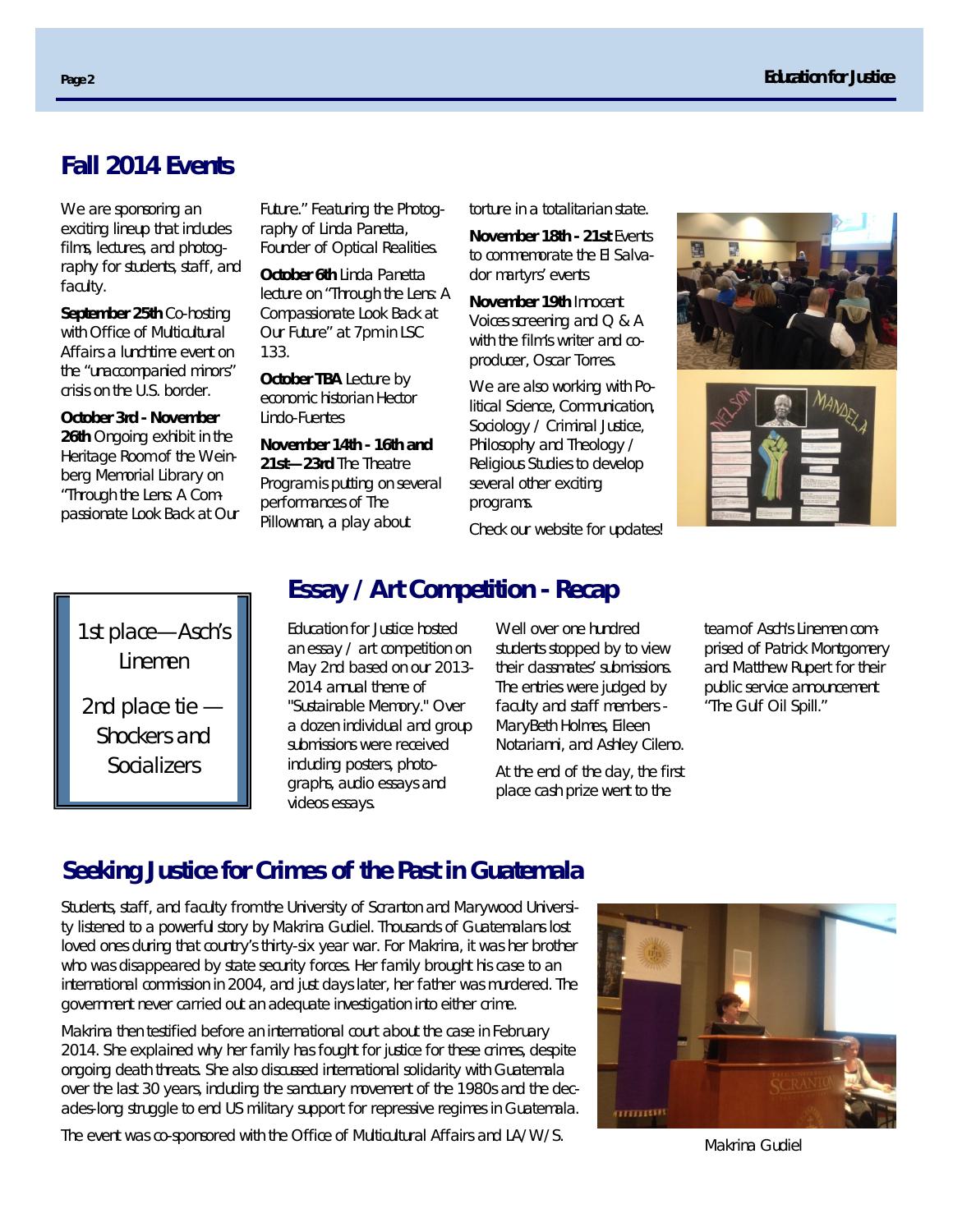### **Spring 2014 Recap**

We had an exciting spring semester including collaborations with a diverse array of faculty and academic programs. Annie Hounsokou and the Art and Music Program and the African Studies Program hosted a day-long symposium on Africa: Art, Memory, Culture. Jamie Trnka from the Department of World Languages and Cultures hosted a film and speaker on Sustainable Memory in (East) Germany and Namibia.

The Office of Multicultural Affairs (OMA) and the Department of Latin American Studies and Women's Studies invited Makrina Gudiel (see page 2) to share her struggle for justice in her native Guatemala. OMA and Education for Justice also teamed up to pay tribute to the late Nelson Mandela, a South African advocate for non-violence.

The Center for Service and Social Justice, Counseling and Human Services Department, and the Office of Community Relations once again supported dozens of young Lackawanna County students through its SMART Mentoring Program (see spring 2014 issue).

Sharon Meagher and the Philosophy Department, the Department of Latin American Studies and Women's Studies, and the Office of Sustainability hosted a lecture and film screening by documentarian and environmental activist Irene Klaver.

Psychology's Tim Cannon hosted a screening of *Inequality for All* (Inequality happened to be our 2013-2014 annual theme)*.* Our screening was part of a nationwide program to bring public attention to the devastating effects of inequality in the United States.

Pat Vaccaro and the Center for Service and Social Justice brought students' attention to the challenge confronting millions of our fellow citizens through the running of a "Poverty" simulation. The semester culminated with two dozen students participating in our Art / Essay Competition on "Sustainable Memory" (see page 2).

#### **25th Anniversary of the Jesuit Martyrs in El Salvador**

On November 16th, 1989, six Jesuit priests and their housekeeper and her daughter were murdered on the grounds of the Jesuit University in El Salvador. After a decade of war, the crimes still shocked the nation of El Salvador and the United States whose government

had supported the military that carried out the massacre. Join Education for Justice and the Jesuit Center as we commemorate the lives and martyrdom of the Jesuits.

While the calendar has not been finalized, writer and producer Oscar Torres will

screen his award winning film *Innocent Voices*, a biographical film about coming of age during the Salvadoran civil war on Wednesday, November 19th at 7pm in Brennan 228. We are also hosting a faculty panel on Friday, November 21st at 11:30am in TDC 401.



Jesuit Martyrs—Champion Hall

### **Torture (cont'd from page 1)**

own people and against people of other nations. We ask you to consider: Where do you stand on torture?

Here are some questions we have been considering and that we hope you help us to explore this academic year: What do the different religious traditions say in regards to torture? Is prolonged solitary confinement in U.S. prisons a form of torture? Has the U.S. committed torture in the aftermath of September 11th and, if so, should anyone be held accountable? Are the recent allegations of torture against the U.S. really contrary to our country's values or have we been complicit in torture since our nation's founding? How do we better assist - physically, emotionally, and spiritually - those who have been victims of torture? How so the torturer?

**"For the purposes of this Convention, torture means any act by which severe pain or suffering, whether physical or mental, is intentionally inflicted on a person for such purposes as obtaining from him or a third person information or a confession, punishing him for an act he or a third person has committed or is suspected of having committed, or intimidating or coercing him or a third person, or for any reason based on discrimination of any kind, when such pain or suffering is inflicted by or at the instigation of or with the consent or acquiescence of a public official or other person acting in an official capacity. It does not include pain or suffering arising only from, inherent in or incidental to lawful sanctions."**

**UN Convention Against Torture (1984)**